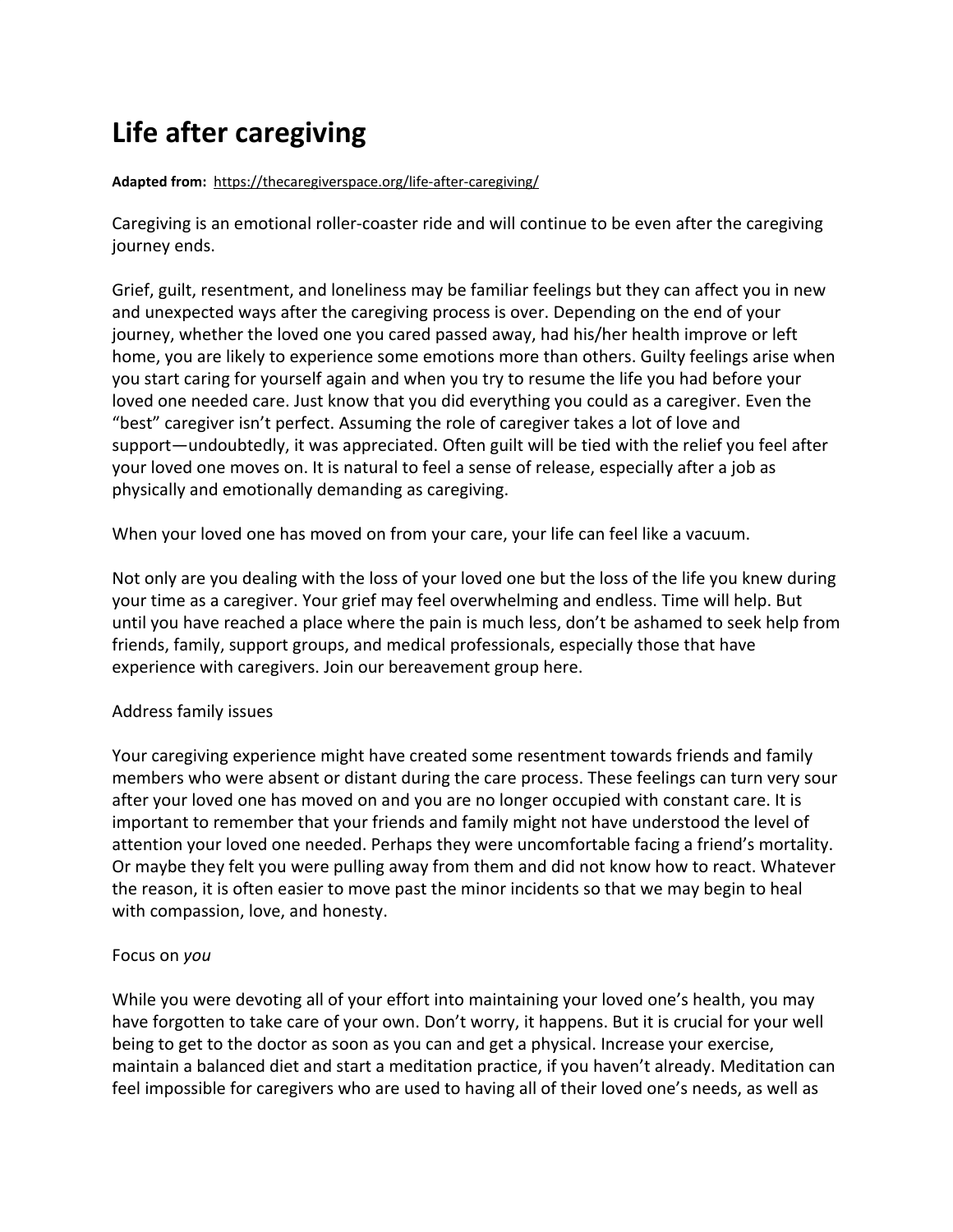their own, on their mind at all times but there are ways to ease into the practice of letting go of thoughts. Take a walk while you focus on your breathing. Or sit without distraction breathing in aspirations and breathing out toxic thoughts. Meditation is about living in the moment so why not ask yourself questions about the moment you are in to help you regain focus? What are you enjoying about the moment? How do you feel? What are you learning? What skills are you honing? What are you hearing? Avoid imagining a past or future moment. Just focus on now. A strong meditation practice will influence your ability to deal with life's terms. When we encounter emotional or physical pain, we often freeze up and stop breathing. But the focus on our breath in meditation eventually becomes part of our instinctive reaction to broader experiences.

## Get the help you need

When dealing with grief, meditation can only go so far in the healing process. It might be necessary to involve a mental health professional, especially one with a history working with caregivers. There is nothing to be ashamed of in seeking help from a professional—it does not make you weak. You don't have to grieve alone. Hospitals typically offer bereavement support groups and your community might as well. Take a look out at our online bereavement groups to share your experience with other caregivers. Talk to your family and friends about your feelings, although it can require some courage on your part. Your relationships might feel strained after the isolating experience of caregiving. Asking for help is always a way to open the door and invite others in. Self-reflection is a very important tool. Family and friends may encourage you to focus on the future rather than dealing with the past. But this is absolutely necessary to do especially since your caregiving duties did not leave you with much time to self-reflect. Take stock and journal; pick out some of the most meaningful experiences in your caregiving journey. You will be glad you dealt with the painful emotions sooner rather than later.

### Keep giving back

In addition to self-care and reaching out, you might consider filling your life with some volunteer work while you get your life in order. Maybe a certain organization helped you and your loved one tremendously—give back by volunteering there! Or perhaps you found some aspect of caregiving particularly frustrating—find others who feel the same and fix it! Volunteer work can give you purpose, great experience, and another venue to connect with others. Just don't take on too much and burn yourself out!

### Put your finances back together

Resuming your old life can be complicated. Whether you have been a caregiver for years or only for some months you may have given up your job, changed your residence, or become financially insecure. Not only are you putting your life back together but you are laying your loved one's matters to rest. This can be painful and confusing, not to mention completely overwhelming. But take a deep breath, and do the first thing first. Assess your situation: What bills need to be paid? How much money do you need to get by? How much money do you